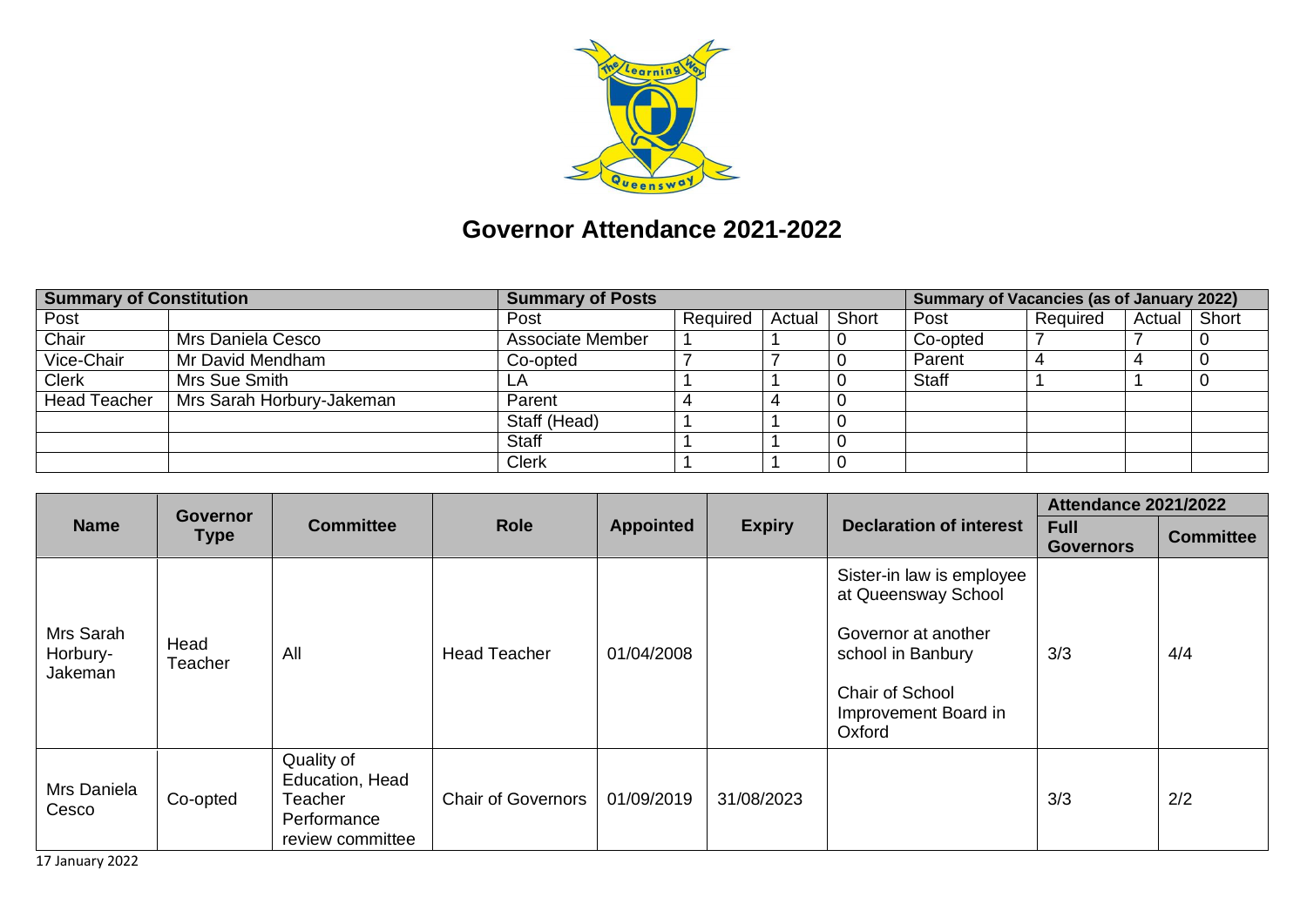|                                       | <b>Governor</b>                              |                                                                              |                               |                  |               |                                                                                                                                 | <b>Attendance 2021/2022</b>     |                  |  |
|---------------------------------------|----------------------------------------------|------------------------------------------------------------------------------|-------------------------------|------------------|---------------|---------------------------------------------------------------------------------------------------------------------------------|---------------------------------|------------------|--|
| <b>Name</b>                           | <b>Type</b>                                  | <b>Committee</b>                                                             | <b>Role</b>                   | <b>Appointed</b> | <b>Expiry</b> | <b>Declaration of interest</b>                                                                                                  | <b>Full</b><br><b>Governors</b> | <b>Committee</b> |  |
| Mr Paddy<br>Quinn                     | LA                                           | <b>Resources</b>                                                             |                               | 01/09/2018       | 31/08/2022    | Daughter employee at<br>Queensway School<br>Grandchildren attend the<br>school.<br>Wife employed at<br>another local nursery.   | 3/3                             | 2/2              |  |
| Mrs Sonja<br>Smith                    | Associate<br>Member (no<br>voting<br>rights) | Resources                                                                    |                               | 24/03/2019       | 23/03/2023    |                                                                                                                                 | N/A                             | 2/2              |  |
| Mrs Sue<br>Smith                      | <b>Clerk</b>                                 |                                                                              |                               | 01/01/2014       |               |                                                                                                                                 | 3/3                             | 4/4              |  |
| Mrs Sarah-<br>Jane<br>Arrowsmith      | Parent<br>governor                           | <b>Resources</b>                                                             |                               | 7/12/2020        | 7/12/2024     | Parent of 1 child at the<br>school.                                                                                             | 2/2                             | 1/2              |  |
| Mr Brendan<br>Miller                  | Co-opted                                     | Pay panel                                                                    | Safeguarding Link<br>Governor | 01/9/2019        | 31/08/2023    | Employed by OCC-<br><b>Children and Families</b><br>Centre Manager                                                              | 3/3                             | n/a              |  |
| <b>Mrs Michelle</b><br><b>Jenkins</b> | Co-opted<br>Governor                         | Quality of<br>Education, Head<br>Teacher<br>Performance<br>review committee. |                               | 01/09/2021       | 31/08/2024    | Employed by OCC. Early<br><b>Years Quality</b><br>Improvement Manager.                                                          | 1/3                             | 2/2              |  |
| Mr Mike<br>Smith                      | Co-opted                                     | Resources, Head<br>Teacher<br>Performance<br>review committee                | Finance link<br>governor      | 01/09/2019       | 31/08/2023    |                                                                                                                                 | 2/3                             | 2/2              |  |
| Mr John<br><b>Riches</b>              | Parent                                       | Resources                                                                    |                               | 7/12/2020        | 06/12/2024    | Director of Schools at<br><b>Gallery Trust</b><br>Wife is an employee at<br>Queensway<br>Parent of 3 children at<br>the school. | 3/3                             | 1/2              |  |